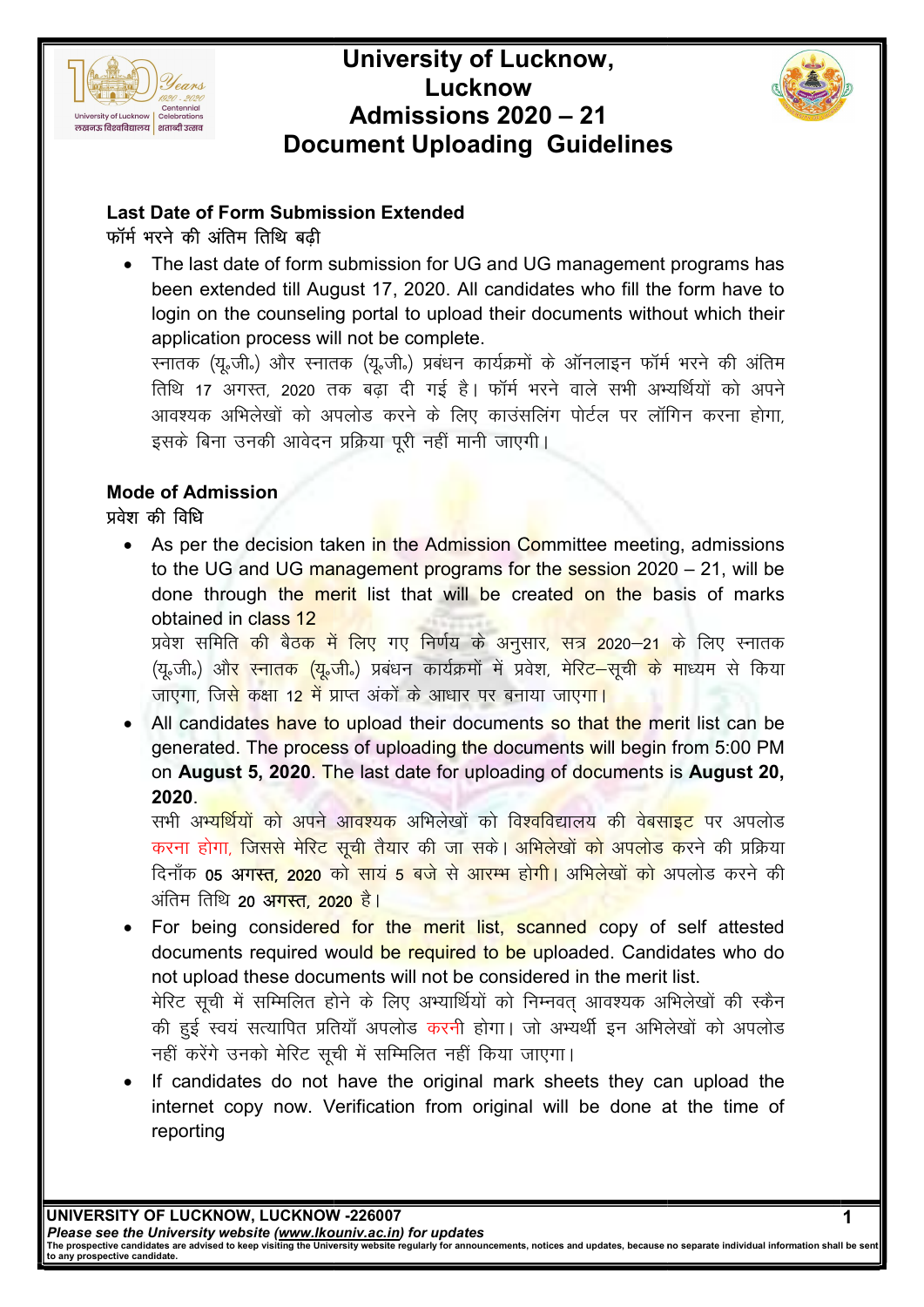

### Document Uploading Guidelines University of Lucknow, Lucknow Admissions 2020 – 21



यदि किसी अभ्यर्थी के पास वर्तमान में मूल अंक पत्र नहीं है तो वे इस समय स्वयं सत्यापित इंटरनेट प्रति अपलोड कर सकते हैं। मूल अंक पत्र से सत्यापन, रिपोर्टिंग के समय किया जाएगा। पास वर्तमान में मूल अंक पत्र नहीं है तो वे इस समय<br>कर सकते हैं ! मूल अंक पत्र नहीं है तो वे इस समय<br>कर सकते हैं ! मूल अंक पत्र से सत्यापन, रिपोर्टिंग वं<br>stall<br>comediate Mark sheet<br>emediate Mark sheet<br>mediate Mark sheet<br>medi

• Details of documents to be uploaded are given below अपलोड किए जाने वाले अभिलेखों के विवरण नीचे दिए गए हैं

- For General सामान्य श्रेणी के अभ्यर्थियों हेतु .<br>.
	- o Intermediate Mark sheet इन्टरमीडिएट अं<mark>क</mark> पत्र
- For OBC (Creamy Layer) ओ॰बी॰सी॰ (क्रीमीलेयर) के लिए
	- Intermediate Mark s<mark>hee</mark>t इन्टरमीडिएट <mark>अंक</mark> पत्र

### For General (EWS) सामान्<mark>य श्रेणी (EWS</mark>) के लिए

- o Intermediate Mark sheet <mark>इन्टरमीडिएट अं</mark>क पत्र
- **o** Certificate issued by Government
- <mark>. सरकार द्वा</mark>रा जारी प्रमाण पत्र
- o Self Declaration Certificate <mark>स्व घोषणा प्रमाण पत्र</mark>
- For OBC (Non Creamy Layer) ओ.बी.सी. के लिए (नॉन क्रीमीलेयर)
	- o Intermediate Mark sheet इ<mark>न्टरमीडिएट अंक</mark> पत्र
	- o Valid Caste Certificate <mark>वैध जाति प्रमाण</mark> पत्<mark>र</mark>
	- o Income Certificate issued after January 1, 2020 1 जनव<mark>री 2020 के पश्चात जारी किया गया आ</mark>य प्रमाण पत्र

### • For SC/ST (Non zero fee) एस॰सी॰/एस॰टी॰ के लिए (गैर शून्य शुल्क)

- o Intermediate Mark sheet इन्टरमीडिएट अंक पत्र
- o Valid C Caste Certificate वैध जाति प्रमाण पत्र
- For SC/ST (Z (Zero fee)
	- एस॰सी॰/एस॰टी॰ के लिए (शून्य शुल्क)
		- o Intermediate Mark sheet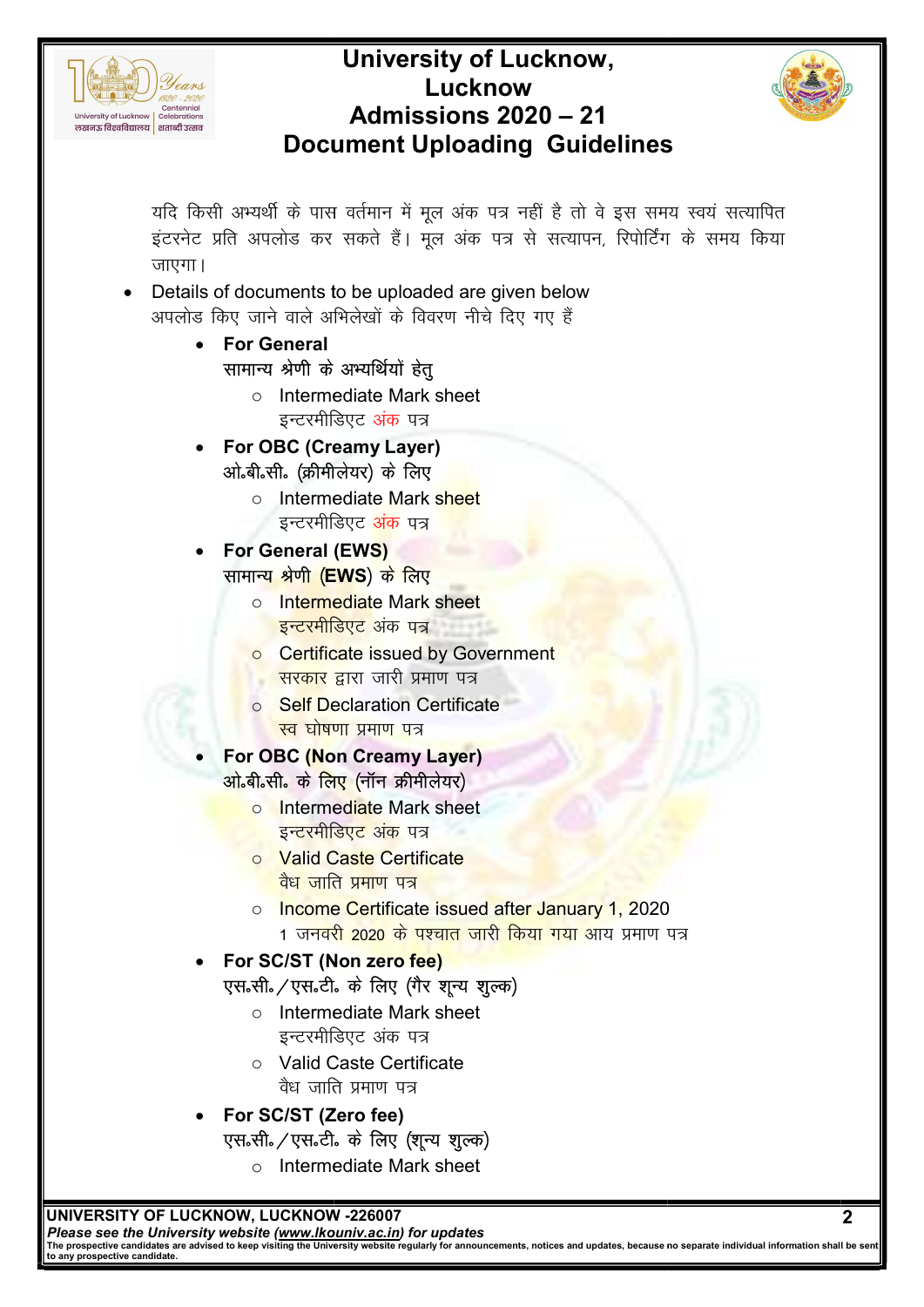

# Document Uploading Guidelines University of Lucknow, Lucknow Admissions 2020 – 21



इन्टरमीडिएट अंक पत्र

- o Valid C Caste Certificate वैध जाति प्रमाण पत्र
- o Income Certificate issued after January 1, 2020 1 जनवरी 2020 के पश्चात जारी किया गया आय प्रमाण पत्र
- Applicants who have applied for any of the following weightages have to upload self attested copies of the appropriate certificates. Applicants who do not upload the documents or whose documents are not found valid will not be given the benefit claimed Applicants who have applied for any of the following weightages have to<br>upload self attested copies of the appropriate certificates. Applicants who do<br>not upload the documents or whose documents are not found valid will no ाण पत्र<br>htages have to<br>plicants who do<br>nd valid will not<br>ने के लिए आवेदन<br>पलोड करना होगा।<br>लेख वैध नहीं पाए

जिन अभ्यर्थियों ने निम्नलिखित उपश्रेणियों में से किसी भारण का लाभ लेने के लिए आवेदन किया है, उन्ह उपयुक्त अभिलेखों की स्कैन <mark>क</mark>ी हुई स्वयं सत्यापित प्रति अपलोड करना होगा। जो अभ्यर्थी वांछित अभिलेखों को अपलोड<mark> नहीं</mark> करते हैं या जिनके अभिले जाते हैं, उन्हें भारण का लाभ नह<mark>ीं दि</mark>या जा<mark>एंगे</mark>।

- o NCC Certificate ा का लाभ नहीं दिया जा<mark>एंगे।</mark><br>NCC Certificate<br>एन.सी.सी. का "**बी**" प्रमाण पत्र
- o Out standing sportsperson <mark>उत्कृष्ट खिला</mark>ड़ी प्रमाण पत्र
- Applicants who have applied availing the benefit of any of the following subcategories have to upload self attested copies of the the appropriate certificate<mark>s. Applicants</mark> who do not upload the certificates or whose certificates are not found valid will not be given the benefit claimed जिन अभ्यर्थियों ने निम्<mark>नलि</mark>खित उपश्रेणियों <mark>में से कि</mark>सी क्षैतिज <mark>आरक्ष</mark>ण का लाभ लेने के लिए डिएट अंक पत्र<br>Caste Certificate<br>ति प्रमाण पत्र<br>e Certificate issued after Jan<br>लक्षी 2020 के पश्चात जारी किया ग<br>applied for any of the follo<br>opies of the appropriate certi<br>nents or whose documents a<br>laimed<br> $\frac{1}{\sqrt{3}}$  and subcateg<mark>ories have to u</mark>pload self attested copies<br>certificate<mark>s.</mark> Appl<mark>icants who do not upload the</mark><br>certificates are not found valid will not be given the be

जिन अभ्यर्थियों ने निम्<mark>नलि</mark>खित उपश्रेणियो<mark>ं में से</mark> किसी क्षैतिज आरक्षण का लाभ लेने के लिए<br>आवेदन किया है, उन्हें <mark>उपयुक्त</mark> अभिलेखों की स्कैन की हुई<mark>, स्वयं सत्यापित प्रति</mark> अपलोड करना <mark>होगा। जो अभ्यर्थी अभिले</mark>खों को अपलोड नहीं क<mark>रते हैं या जिनके अभिले</mark>ख वैध नहीं पाए ज<mark>ाते हैं, उन्हें क्षैतिज आरक्षण का लाभ नहीं दिया जाएंगे।</mark>

o Freedom Fighter Certificate

स्वतन्त्रता संग्राम सेनानियों के पुत्र /पुत्री /पौत्र /अविवाहित पौत्री के लिए <mark>प्रमाण पत्र व माता /पिता का आधार–कार्ड, जिसमें</mark> ज सेनानी का नाम अंकित हो। स्वतन्त्रता संग्राम

- o Defense Personnel/dependent Certificate सेवानिवृत्त भूतपूर्व सैनिकों **(**स्वयं**)** अथवा शारीरिक रूप से विकलांग सैनिकों अथवा युद्ध में शहीद हुये सैनिकों अथवा वर्तमान में उत्तर प्रदेश में<br>सेवारत सैनिकों के पुत्र ⁄ पुत्री के लिए प्रमाण पत्र सेवारत सैनिकों के पुत्र / पुत्री के लिए प्रमाण पत्र
- o Differently abled Certificate विकलांगता प्रमाण पत्र
- $\circ$  Ward of University Employee Certificate लखनऊ विश्वविद्यालय के अध्यापकों / कर्मचारियों के पुत्र / पुत्री / पत्नी / पति
- o Ward of College Teacher Certificate